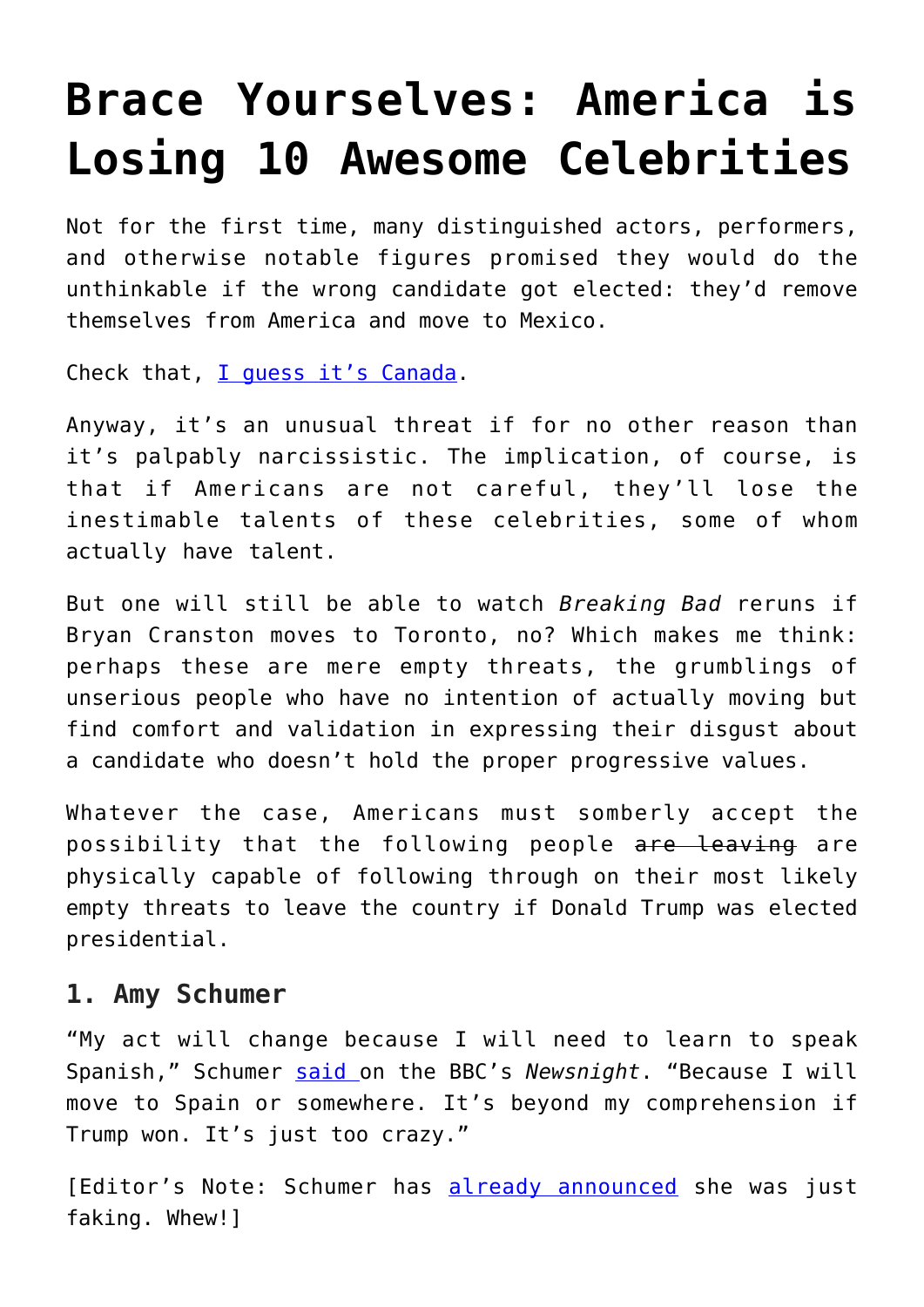## **2. Lena Dunham**

The actress [said](http://www.breitbart.com/big-hollywood/2016/04/25/lena-dunham-100-percent-chance-im-moving-to-canada-if-trump-wins/) there is a "100 percent chance" she'd move to Canada (again, [why is it always Canada?](https://www.intellectualtakeout.org/blog/why-it-always-canada)) if Trump is victorious on Election Day.

### **3. Barbara Streisand**

Babs was also unoriginal in her point of destination. "I can't believe it. I'm either coming to your country if you'll let me in, or Canada," the actor and singer [told](http://www.breitbart.com/big-hollywood/2016/08/28/barbra-streisand-vows-move-australia-trump-wins/) *[60 Minutes](http://www.breitbart.com/big-hollywood/2016/08/28/barbra-streisand-vows-move-australia-trump-wins/)* in a recent interview.

Streisand and Dunham might be hurt to learn that [Canadians](http://heatst.com/politics/canadians-dont-want-america-fleeing-american-liberals-especially-lena-dunham/) [don't want them](http://heatst.com/politics/canadians-dont-want-america-fleeing-american-liberals-especially-lena-dunham/); so please don't tell them.

*[#ElectionNight](https://twitter.com/hashtag/ElectionNight?src=hash) This is Canada building an igloo wall between the US, just in case. I'll bet you regret all of those jokes now, eh?  [pic.twitter.com/UX5XxuTowr](https://twitter.com/winder_gill/status/796185945959727104/photo/1)*

*— Dr. Winder Gill (@winder\_gill) [November 9, 2016](https://twitter.com/winder_gill/status/796185945959727104)*

*BREAKING : [#Canada](https://twitter.com/hashtag/Canada?src=hash) reportedly building a wall along its southern border to prevent impending mass exodus from the South.[#USElection2016](https://twitter.com/hashtag/USElection2016?src=hash) [pic.twitter.com/2o3FmJtFj7](https://twitter.com/eldahshan/status/796183854801416192/photo/1)*

*— Mohamed El Dahshan (@eldahshan) [November 9, 2016](https://twitter.com/eldahshan/status/796183854801416192)*

## **4, Bryan Cranston**

*Breaking Bad* star Bryan Cranston used definitive language,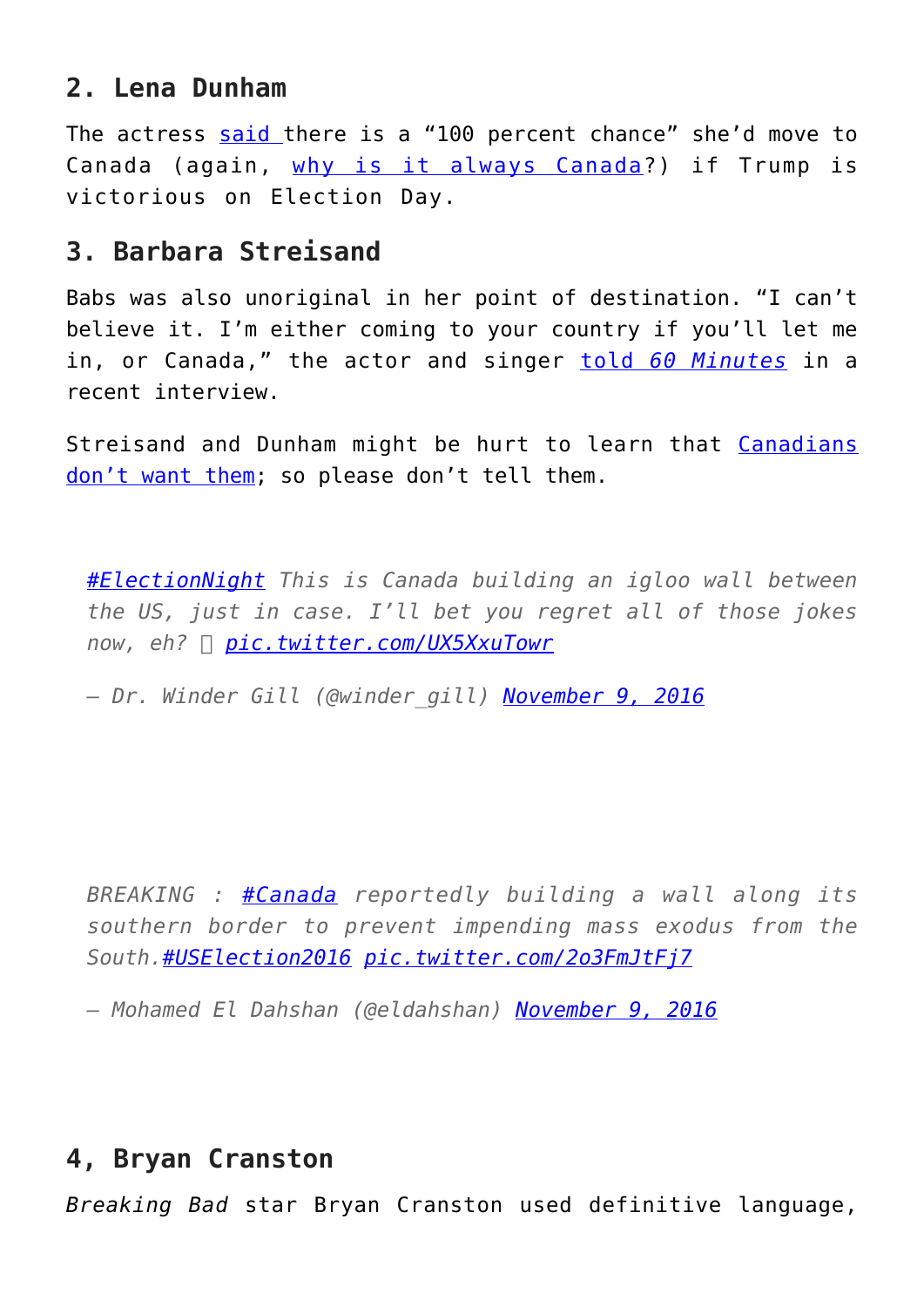showing that he really meant business.

"I would definitely move. It's not real to me that that would happen. I hope to God it won't," Cranston [said](http://www.breitbart.com/big-hollywood/2016/10/31/bryan-cranston-will-move-canada-donald-trump-wins-election/).

## **5. Miley Cyrus**

The "Wrecking Ball" singer said she'd "move out da country" if Trump, whom [she called](http://www.breitbart.com/big-hollywood/2016/03/03/miley-cyrus-vows-to-leave-u-s-if-f-king-nightmare-donald-trump-electede/) a "f\*cking nightmare," wins.

#### **6. Jon Stewart**

The former *Daily Show* host **told** People magazine last year that if The Donald won he'd consider "getting in a rocket and going to another planet, because clearly this planet's gone bonkers."

## **7. Cher**

Cher [tweeted t](https://twitter.com/cher/status/610956742545911809)hat she would be moving to Jupiter if Trump wins. She at least gets originality points for not saying Canada.

#### **8. Chelsea Handler**

The comedian suggested that unlike other celebrities, her threat to leave the USA if Trump got elected [was no idle](http://thehill.com/blogs/in-the-know/in-the-know/279809-handler-i-bought-a-house-in-another-country-in-case-trump-is) [threat:](http://thehill.com/blogs/in-the-know/in-the-know/279809-handler-i-bought-a-house-in-another-country-in-case-trump-is) "I did buy a house in another country just in case," Handler said in an ABC interview shortly after Trump locked up the GOP nomination "So all these people that threaten to leave the country and then don't  $-$  I actually will leave that country."

[Editor's Note: [Yeah, she's not leaving either.](http://www.etonline.com/news/202471_chelsea_handler_tears_up_talking_about_hillary_clinton_s_election_loss_with_senator_barbara_boxer/) ]

#### **9. Samuel L. Jackson**

The guy that took on Darth Vader and survived Pulp Fiction apparently could not handle the prospect of a Trump victory. "If that motherf\*cker becomes president, I'm moving my black ass to South Africa," [he told](https://www.youtube.com/watch?v=QnTb5JDozMs) Jimmy Kimmel.